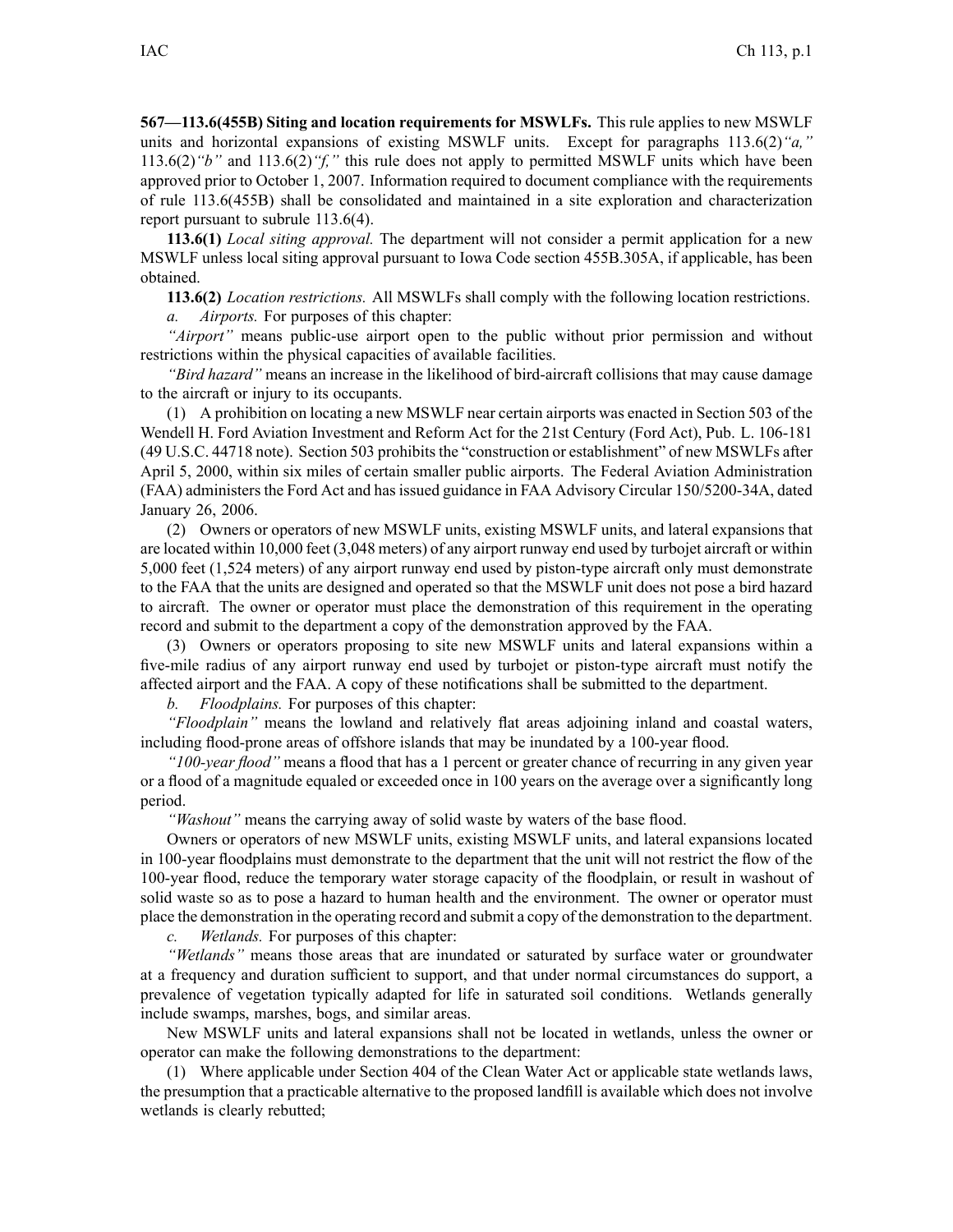(2) The construction and operation of the MSWLF unit will not:

1. Cause or contribute to violations of any applicable state water quality standard;

2. Violate any applicable toxic effluent standard or prohibition under Section 307 of the Clean Water Act;

3. Jeopardize the continued existence of endangered or threatened species or result in the destruction or adverse modification of <sup>a</sup> critical habitat protected under the Endangered Species Act of 1973; and

4. Violate any requirement under the Marine Protection, Research, and Sanctuaries Act of 1972 for the protection of <sup>a</sup> marine sanctuary;

(3) The MSWLF unit will not cause or contribute to significant degradation of wetlands. The owner or operator must demonstrate the integrity of the MSWLF unit and its ability to protect ecological resources by addressing the following factors:

1. Erosion, stability, and migration potential of native wetland soils, muds and deposits used to suppor<sup>t</sup> the MSWLF unit;

2. Erosion, stability, and migration potential of dredged and fill materials used to suppor<sup>t</sup> the MSWLF unit;

3. The volume and chemical nature of the waste managed in the MSWLF unit;

4. Impacts on fish, wildlife, and other aquatic resources and their habitats from release of the solid waste;

5. The potential effects of catastrophic release of waste to wetlands and the resulting impacts on the environment; and

6. Any additional factors, as necessary, to demonstrate that ecological resources in the wetland are sufficiently protected;

(4) To the extent required under Section 404 of the Clean Water Act or applicable state wetlands laws, steps have been taken to attempt to achieve no net loss of wetlands (as defined by acreage and function) by first avoiding impacts to wetlands to the maximum extent practicable as required by subparagraph 113.6(2)*"c"*(1), then minimizing unavoidable impacts to the maximum extent practicable, and finally offsetting remaining unavoidable wetland impacts through all appropriate and practicable compensatory mitigation actions (e.g., restoration of existing degraded wetlands or creation of human-made wetlands); and

(5) Sufficient information is available to make <sup>a</sup> reasonable determination with respec<sup>t</sup> to these demonstrations.

*d. Fault areas.* For the purposes of this chapter:

*"Fault"* means <sup>a</sup> fracture or <sup>a</sup> zone of fractures in any material along which strata on one side have been displaced with respec<sup>t</sup> to that on the other side.

*"Displacement"* means the relative movement of any two sides of <sup>a</sup> fault measured in any direction. *"Holocene"* means the most recent epoch of the Quaternary Period, extending from the end of the Pleistocene Epoch to the present.

New MSWLF units and lateral expansions shall not be located within 200 feet (60 meters) of <sup>a</sup> fault that has had displacement in Holocene time unless the owner or operator demonstrates to the department that an alternative setback distance of less than 200 feet (60 meters) will preven<sup>t</sup> damage to the structural integrity of the MSWLF unit and will be protective of human health and the environment.

*e. Seismic impact zones.* For the purposes of this chapter:

*"Seismic impact zone"* means an area with <sup>a</sup> 10 percen<sup>t</sup> or greater probability that the maximum horizontal acceleration in lithified earth material, expressed as <sup>a</sup> percentage of the earth's gravitational pull (g), will exceed 0.10g in 250 years.

*"Maximum horizontal acceleration in lithified earth material"* means the maximum expected horizontal acceleration depicted on <sup>a</sup> seismic hazard map, with <sup>a</sup> 90 percen<sup>t</sup> or greater probability that the acceleration will not be exceeded in 250 years, or the maximum expected horizontal acceleration based on <sup>a</sup> site-specific seismic risk assessment.

*"Lithified earth material"* means all rock, including all naturally occurring and naturally formed aggregates or masses of minerals or small particles of older rock that formed by crystallization of magma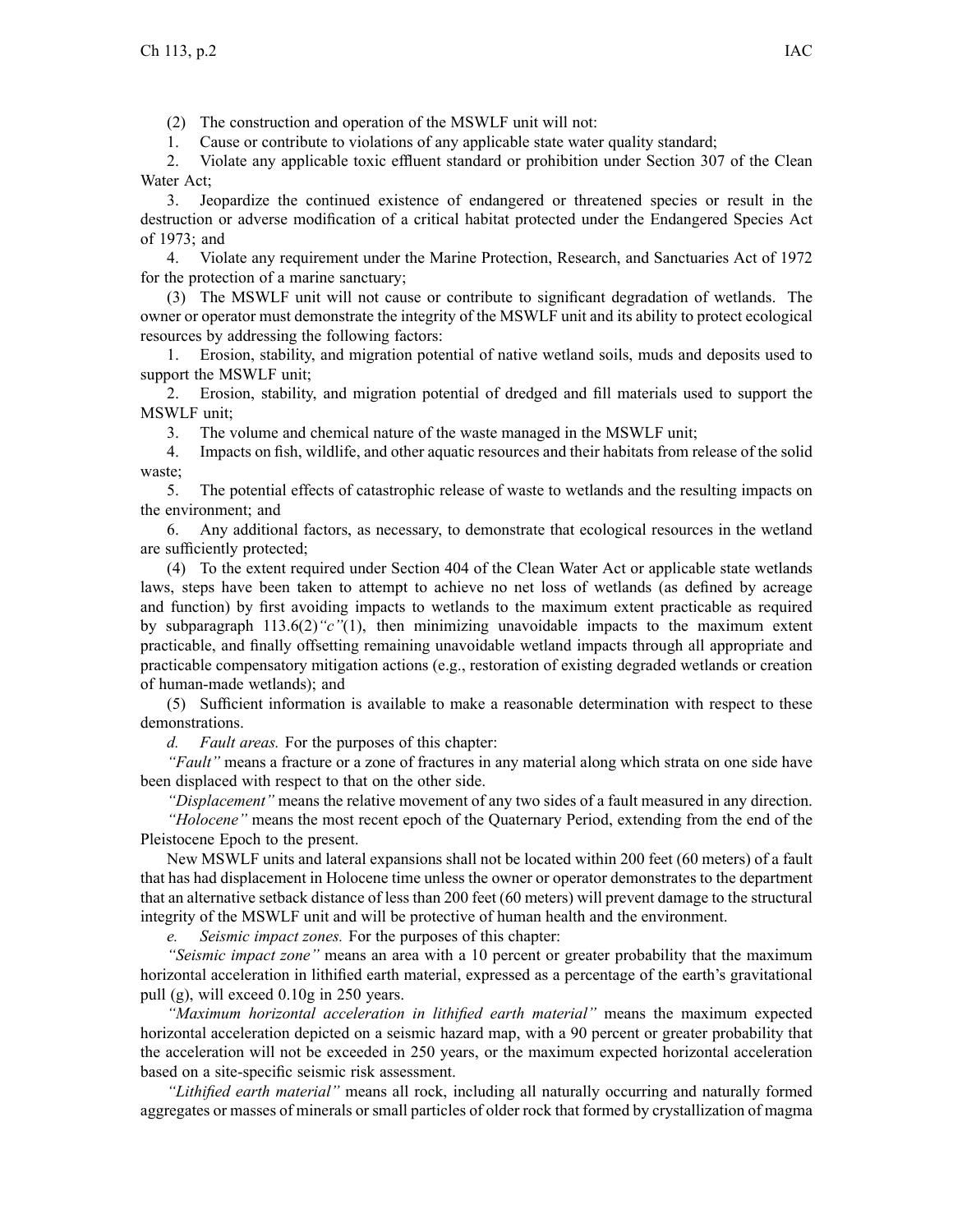or by induration of loose sediments. "Lithified earth material" does not include human-made materials, such as fill, concrete, and asphalt, or unconsolidated earth materials, soil, or regolith lying at or near the earth's surface.

New MSWLF units and lateral expansions shall not be located in seismic impact zones, unless the owner or operator demonstrates to the department that all containment structures, including liners, leachate collection systems, and surface water control systems, are designed to resist the maximum horizontal acceleration in lithified earth material for the site. The owner or operator must place the demonstration in the operating record and submit <sup>a</sup> copy of the demonstration to the department.

*f. Unstable areas.* For purposes of this chapter:

*"Unstable area"* means <sup>a</sup> location that is susceptible to natural or human-induced events or forces capable of impairing the integrity of some or all of the landfill structural components responsible for preventing releases from <sup>a</sup> landfill. Unstable areas may include poor foundation conditions, areas susceptible to mass movements, and karst terranes.

*"Structural components"* means liners, leachate collection systems, final covers, run-on systems, runoff systems, and any other componen<sup>t</sup> used in the construction and operation of the MSWLF that is necessary for protection of human health and the environment.

*"Poor foundation conditions"* means those areas where features exist which indicate that <sup>a</sup> natural or human-induced event may result in inadequate foundation suppor<sup>t</sup> for the structural components of an MSWLF unit.

*"Areas susceptible to mass movement"* means those areas of influence (i.e., areas characterized as having an active or substantial possibility of mass movement) where the movement of earth material at, beneath, or adjacent to the MSWLF unit, because of natural or human-induced events, results in the downslope transport of soil and rock material by means of gravitational influence. Areas of mass movement include, but are not limited to, landslides, avalanches, debris slides and flows, soil fluction, block sliding, and rock fall.

*"Karst terranes"* means areas where karst topography, with its characteristic surface and subterranean features, is developed as the result of dissolution of limestone, dolomite, or other soluble rock. Characteristic physiographic features presen<sup>t</sup> in karst terranes include, but are not limited to, sinkholes, sinking streams, caves, large springs, and blind valleys.

Owners or operators of new MSWLF units, existing MSWLF units, and lateral expansions located in an unstable area must demonstrate to the department that engineering measures have been incorporated into the MSWLF unit's design to ensure that the integrity of the structural components of the MSWLF unit will not be disrupted. The owner or operator must place the demonstration in the operating record and submit <sup>a</sup> copy of the demonstration to the department. The owner or operator must consider the following factors, at <sup>a</sup> minimum, when determining whether an area is unstable:

- (1) On-site or local soil conditions that may result in significant differential settling;
- (2) On-site or local geologic or geomorphologic features; and
- (3) On-site or local human-made features or human-induced events (both surface and subsurface).
- *g. Threatened or endangered flora and fauna.*

(1) All MSWLF owners or operators shall contact the department's Iowa Natural Areas Inventory with <sup>a</sup> reques<sup>t</sup> to search its records to determine the presence of, or habitat for, any threatened or endangered species or communities of flora or fauna on the proposed site. In the event that the department's Iowa Natural Areas Inventory does not contain records of threatened or endangered species or communities but their presence is suspected, then the permit applicant shall conduct <sup>a</sup> site survey.

(2) Should any threatened or endangered species be identified pursuan<sup>t</sup> to subparagraph 113.6(2)*"g"*(1), the permit applicant shall demonstrate to the department that the MSWLF unit will not cause or contribute to significant degradation of the threatened or endangered species or communities.

*h. Cultural resources.*

(1) All MSWLF owners and operators shall prepare <sup>a</sup> comprehensive listing of, and assessment of the impact on, any archaeologically, historically, or architecturally significant properties on the proposed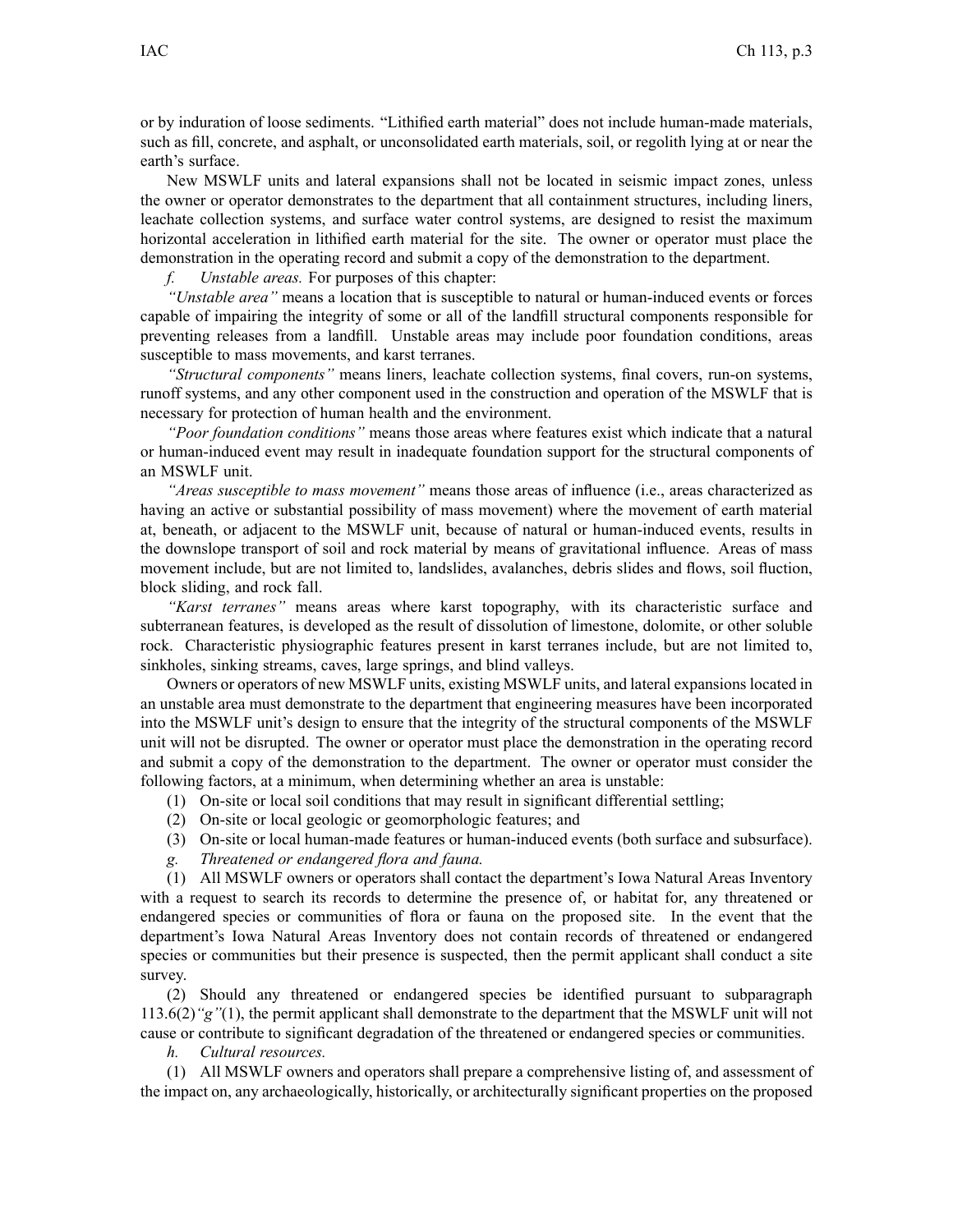site. To assess the impact, the permit applicant shall consult with the historic preservation bureau of the state historical society of Iowa.

(2) Should any significant cultural resources be identified pursuan<sup>t</sup> to subparagraph 113.6(2)*"h"*(1), the permit applicant shall demonstrate to the department that the MSWLF unit will not cause or contribute to significant degradation of those cultural resources.

*i. Separation from groundwater.* The base of an MSWLF unit shall be situated so that the base of the waste within the proposed unit is at least 5 feet above the high water table unless <sup>a</sup> greater separation is required to ensure that there will be no significant adverse effect on groundwater or surface waters or <sup>a</sup> lesser separation is unlikely to have <sup>a</sup> significant adverse effect on groundwater or surface waters. Artificial means of lowering the high water table are acceptable. The separation of the base of an MSWLF unit from the high water table shall be measured and maintained in <sup>a</sup> manner acceptable to the department.

*j. Wells and community water systems.* An MSWLF unit shall not be within 1,000 feet of any potable well or community water system in existence at the time of receipt of the original permit application or application to laterally expand the permitted MSWLF unit for the facility that is being used for human or livestock consumption. Groundwater monitoring wells are exemp<sup>t</sup> from this requirement. The department may also exemp<sup>t</sup> extraction wells utilized as par<sup>t</sup> of <sup>a</sup> remediation system from this requirement. A new MSWLF unit shall not be within 1,000 feet of <sup>a</sup> downgradient agricultural drainage well.

*k. Property line setback.* An MSWLF unit shall be at least 50 feet from the adjacent property line.

*l. Housing and sensitive populations.* An MSWLF unit shall not be within 500 feet of an occupied residence, recreational area, child care facility, educational facility, or health care facility in existence at the time of receipt of the original permit application or application to laterally expand the permitted MSWLF unit, unless there is <sup>a</sup> written agreemen<sup>t</sup> between the MSWLF owner and such facility. The written agreemen<sup>t</sup> shall be filed with the county recorder for abstract of title purposes, and <sup>a</sup> copy submitted to the department.

**113.6(3)** *Soil and hydrogeologic investigations.* An MSWLF shall have <sup>a</sup> qualified groundwater scientist, as defined in paragraph 113.10(1) "d," to conduct a soil and hydrogeologic investigation in accordance with this subrule. The purpose of this investigation is to obtain data to determine potential routes of contaminant migration via groundwater. Such information is vital for completion of the site exploration and characterization report, and the hydrologic monitoring system plan and design. This subrule sets forth the minimum requirements for soil and hydrogeologic investigations. The MSWLF shall comply with this subrule unless the department issues written approval due to specific site conditions.

*a. Number of borings.* A sufficient number of borings shall be made to accurately identify the stratigraphic and hydrogeologic conditions at the site.

*b. Depth of borings.* Unless otherwise approved by the department in writing, the following requirements shall apply to the depth of borings.

(1) All borings shall be <sup>a</sup> minimum of 25 feet deep and at least 10 feet below the water table.

(2) At <sup>a</sup> minimum, half of all borings shall extend 20 feet into the uppermos<sup>t</sup> aquifer, 50 feet below the water table, or 10 feet into bedrock.

(3) At <sup>a</sup> minimum, one boring shall extend 10 feet into bedrock or 100 feet below the lowest ground surface elevation.

(4) All borings shall be of sufficient depth to correlate strata between borings.

*c. Boring method and soil samples.*

(1) Continuous samples shall be collected for all borings, unless otherwise approved by the department in writing.

(2) Boring logs shall be as detailed as possible in describing each stratum.

(3) Samples shall be clearly marked, preserved and transported in accordance with laboratory procedures.

(4) The permit applicant shall keep and preserve samples until at least 30 days after the permit is issued.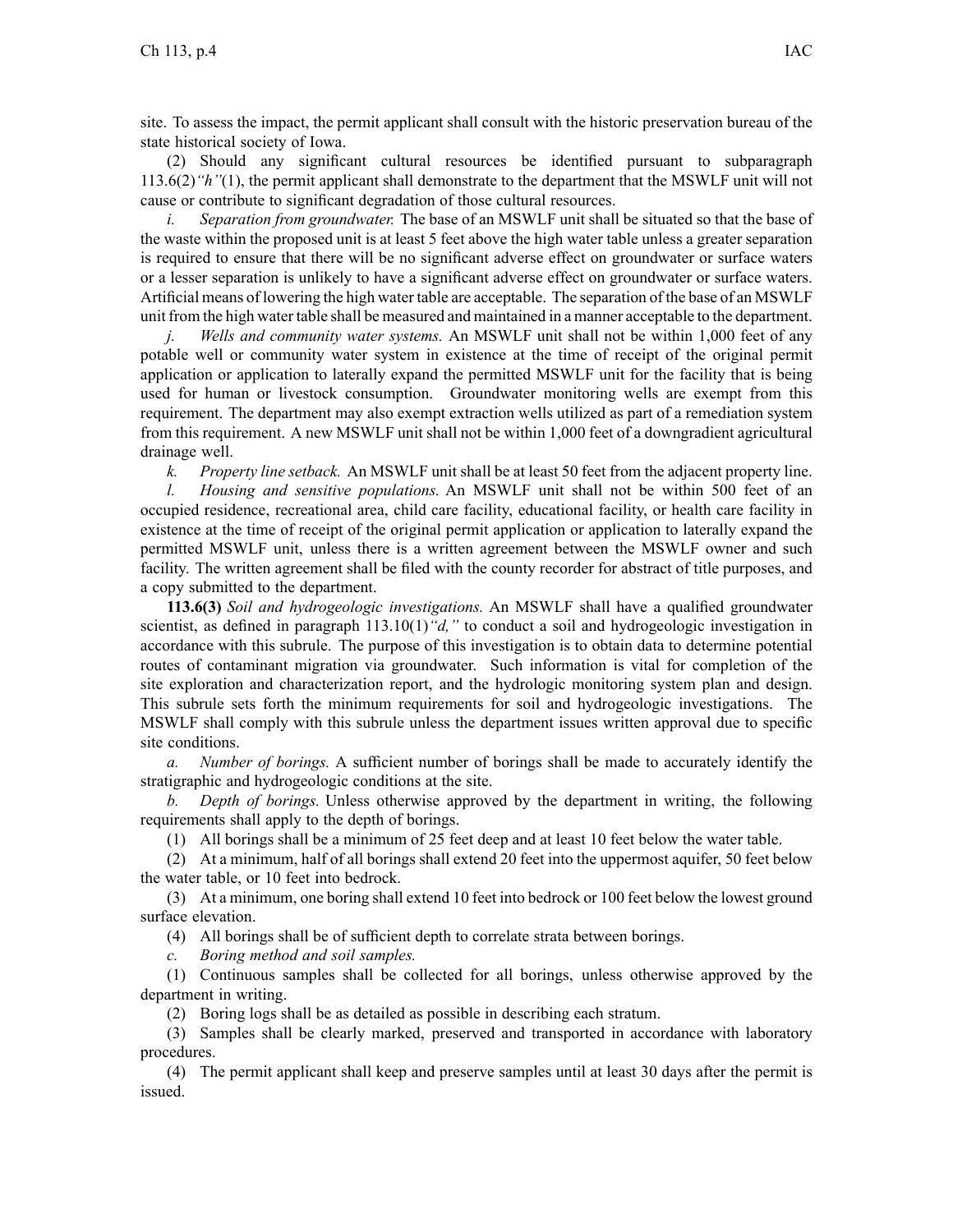(5) Soil samples from each stratum shall be tested for falling-head permeability and grain size distribution.

## *d. Conversion of or plugging borings.*

(1) Borings may be converted to piezometers or monitoring wells. However, the conversion of such borings does not guarantee that more piezometers or monitoring wells will not be required in the department-approved hydrologic monitoring system plan and design.

(2) Borings not converted to piezometers or monitoring wells shall be plugged and properly sealed so as not to create pathways for subsurface or surface pollution migration. Borings converted to piezometers or monitoring wells may still need to be partially plugged depending on the depth of the boring. Plugging shall be performed pursuan<sup>t</sup> to paragraph 113.10(2)*"d."*

*e. Soil and hydrogeologic investigation description and analysis.* A soil and hydrogeologic investigation description and analysis shall be completed and maintained and, at <sup>a</sup> minimum, shall contain the following:

- (1) The boring logs pursuan<sup>t</sup> to subparagraph 113.6(3)*"c"*(2).
- (2) A description of the properties of each soil and bedrock stratum as appropriate, including:
- 1. Soil texture and classification.
- 2. Particle size distribution.
- 3. Mineral composition, cementation, and soil structure.
- 4. Permeability, including horizontal and vertical permeability, and porosity.
- 5. Geologic structure, including strike, dip, folding, faulting and jointing.

6. Previous activities and infrastructure at the site that could affect geology and hydrogeology, such as but not limited to mining, quarry operations, borrow pits, waste disposal, storage tanks, pipelines, utilities and tile lines.

7. Lenses and other discontinuous units, voids, solution openings, layering, fractures, other heterogeneity, and the scale or frequency of the heterogeneity.

8. Correlation and continuity of strata between borings.

- (3) Descriptions of the hydrogeologic units within the saturated zone, including:
- 1. Thickness.

2. Hydraulic properties, including as appropriate, conductivity, transmissivity, storativity, and effective porosity.

3. Concentrations of chemical constituents listed in Appendix I presen<sup>t</sup> in the groundwater of hydrogeologic units and the source of those constituents, if known.

- 4. Role and effect of each hydrogeologic unit as an aquifer, aquitard, or perched saturated zone.
- 5. The actual or potential use of the aquifers as water supplies.

(4) Plan view maps, and <sup>a</sup> series of cross sections with two oriented perpendicular and two oriented parallel to the predominant directions of groundwater flow through the MSWLF unit, showing:

- 1. The extent of soil and bedrock strata.
- 2. The position of the water table.
- 3. The position of the uppermos<sup>t</sup> aquifer.
- 4. Measured values of hydraulic head.

5. Equipotential lines and inferred groundwater streamlines of the water table, and the uppermos<sup>t</sup> aquifer if different from the water table.

6. Location of soil and bedrock borings.

7. Location of piezometers and monitoring points, if any.

(5) A description and evaluation of horizontal and vertical groundwater flow which specifically addresses the following and their significance to the movement of pollutants carried by groundwater:

1. Local, intermediate and regional groundwater systems.

2. Groundwater recharge and discharge areas within and immediately surrounding the facility, including interactions with perennial and intermittent surface waters and how the facility affects recharge rates.

3. Existing and proposed groundwater and surface water withdrawals.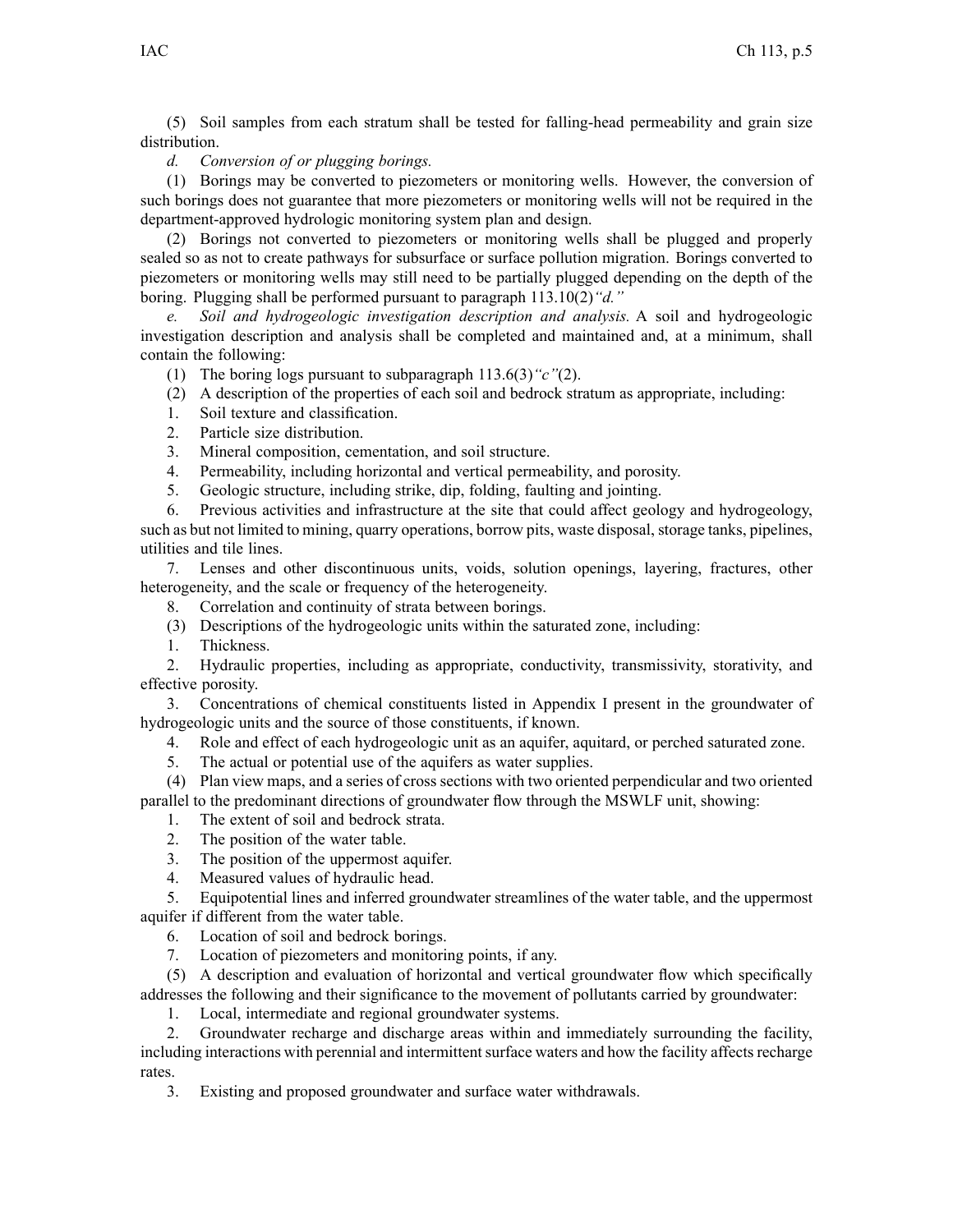4. The effects of heterogeneity, fractures or directional differencesin permeability on groundwater movement.

5. Directions of groundwater movement, including vertical components of flow, specific discharge rates and average linear velocities within the hydrologic strata.

- 6. Seasonal or other temporal fluctuations in hydraulic head.
- 7. The effect of existing and proposed MSWLF units.

(6) An analysis of potential impacts on groundwater and surface water quality, and water users, in the event of <sup>a</sup> theoretical release at the most downgradient portion of each MSWLF unit. The analysis shall at <sup>a</sup> minimum utilize contaminants and indicator parameters with high mobility in groundwater (e.g., chlorides, organic solvents). This analysis shall include:

1. Assumptions and approximations utilized, and why they were utilized.

2. If <sup>a</sup> model is utilized, <sup>a</sup> thorough description of models used and each model's capabilities and limitations, including the reliability and accuracy of the models in actual field tests.

3. Projected paths and rates of movement of contaminants found in leachate.

(7) Recommendations for the location of the proposed MSWLF unit and conceptual design based on hydrogeologic information.

**113.6(4)** *Site exploration and characterization report.* An MSWLF shall maintain <sup>a</sup> site exploration and characterization report. At <sup>a</sup> minimum, the site exploration and characterization repor<sup>t</sup> shall detail compliance with the requirements of rule 113.6(455B) and shall contain the following components.

- *a.* A title page and index.
- *b.* A legal description of the site.

*c.* Proof of the applicant's ownership of the site and legal entitlement to use the site as an MSWLF. If the applicant does not own the site, then proof of legal entitlement to the site, such as, for example, <sup>a</sup> lease, must be submitted. Such legal entitlement must include the following:

- (1) Provisions that allow continued disposal operations until closure of the facility.
- (2) Provisions for the performance of facility closure operations.
- (3) Provisions for postclosure care for at least <sup>a</sup> 30-year period after facility closure.

*d.* Proof of the applicant's local siting approval pursuan<sup>t</sup> to Iowa Code section 455B.305A, if applicable.

*e.* Scaled maps or aerial photographs locating the boundaries of the facility and identifying:

- (1) North and other principal compass points.
- (2) Section lines and other legal boundaries.
- (3) Zoning and land use within 0.5 miles.
- (4) Haul routes to and from the facility, including load limits or other restrictions on those routes.
- (5) Topography within 0.5 miles.

(6) Applicable setback distances and location requirements pursuan<sup>t</sup> to rule 113.6(455B), including:

- 1. Airports within 6 miles of existing, new and planned MSWLF units.
- 2. Floodplains within or adjacent to the facility.
- 3. Wetlands within or adjacent to the facility.
- 4. Fault areas within 200 feet of existing, new and planned MSWLF units.
- 5. Seismic impact zones within or adjacent to the facility.
- 6. Unstable areas within or adjacent to the facility.
- 7. Location of threatened or endangered species within or adjacent to the facility.
- 8. Location of cultural resources within or adjacent to the facility.
- 9. Wells within 1,000 feet of upgradient existing, new and planned MSWLF units.

10. Community water systems within 1 mile of upgradient existing, new and planned MSWLF units.

- 11. Boundaries of the existing, new and planned MSWLF units and the facility property line.
- 12. Housing and sensitive populations within 500 feet of existing, new and planned MSWLF units.
- *f.* The bird-aircraft hazard demonstration pursuan<sup>t</sup> to paragraph 113.6(2)*"a,"* if applicable.
- *g.* The floodplain demonstration pursuan<sup>t</sup> to paragraph 113.6(2)*"b,"* if applicable.